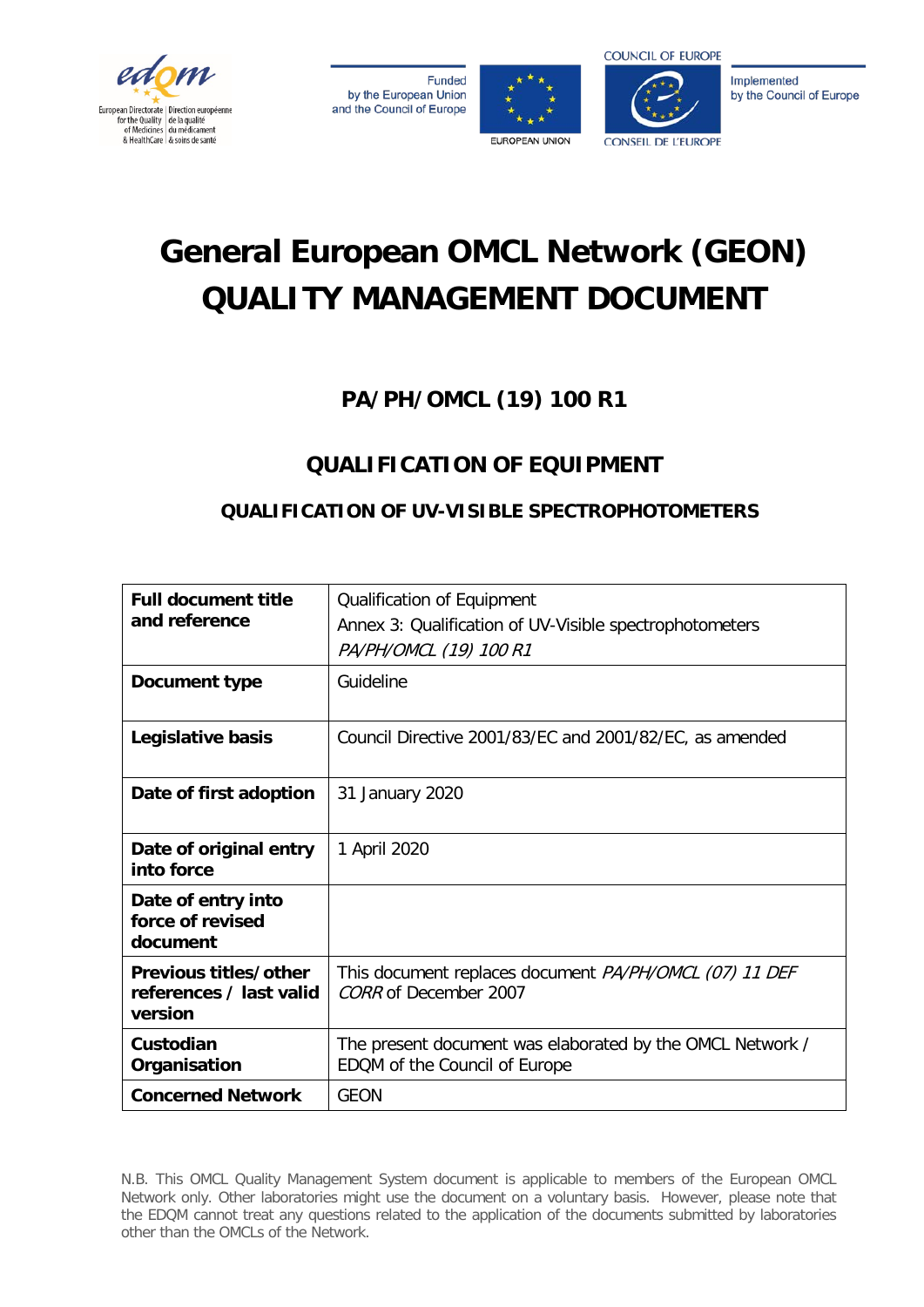# **ANNEX 3 OF THE OMCL NETWORK GUIDELINE "QUALIFICATION OF EQUIPMENT"**

#### **QUALIFICATION OF UV-VISIBLE SPECTROPHOTOMETERS**

Note: Mandatory requirements in this annex are defined using the terms "shall" or "must". The use of "should" indicates a recommendation. For these parts of the text other appropriately justified approaches are acceptable. The term "can" indicates a possibility or an example with non-binding character.

#### **Introduction**

The present document is the 3th Annex of the core document "Qualification of Equipment", and it shall be used in combination with it when planning, performing and documenting the UV-Visible spectrophotometer qualification process.

The core document contains the Introduction and general forms for Level I (Selection of instruments and suppliers) and II (Installation and release for use) of qualification, which are common to all type of instruments.

The present annex 3 contains general introduction and requirements for UV-Visible spectrophotometers. Level III (Periodic and motivated instrument calibration/checks) and IV (Inuse instrument checks) qualifications must be carried out being an ISO 17025 requirement.

Requirements and (if applicable) corresponding typical acceptance limits given in bold should be applied; however other appropriately justified approaches are acceptable.

Exemplary procedures provided in this document have non-binding character. They can be helpful to carry out the required qualification. Nevertheless, it is left to the professional judgement and background experience of each OMCL to decide on the most relevant procedures to be undertaken in order to give evidence that their UV-Visible spectrophotometers are working properly and are suitable for their intended use.

If the qualification of equipment is done by the manufacturer or an external service provider, it is the responsibility of the OMCL to make sure that this is in line with the requirements set out in this guideline.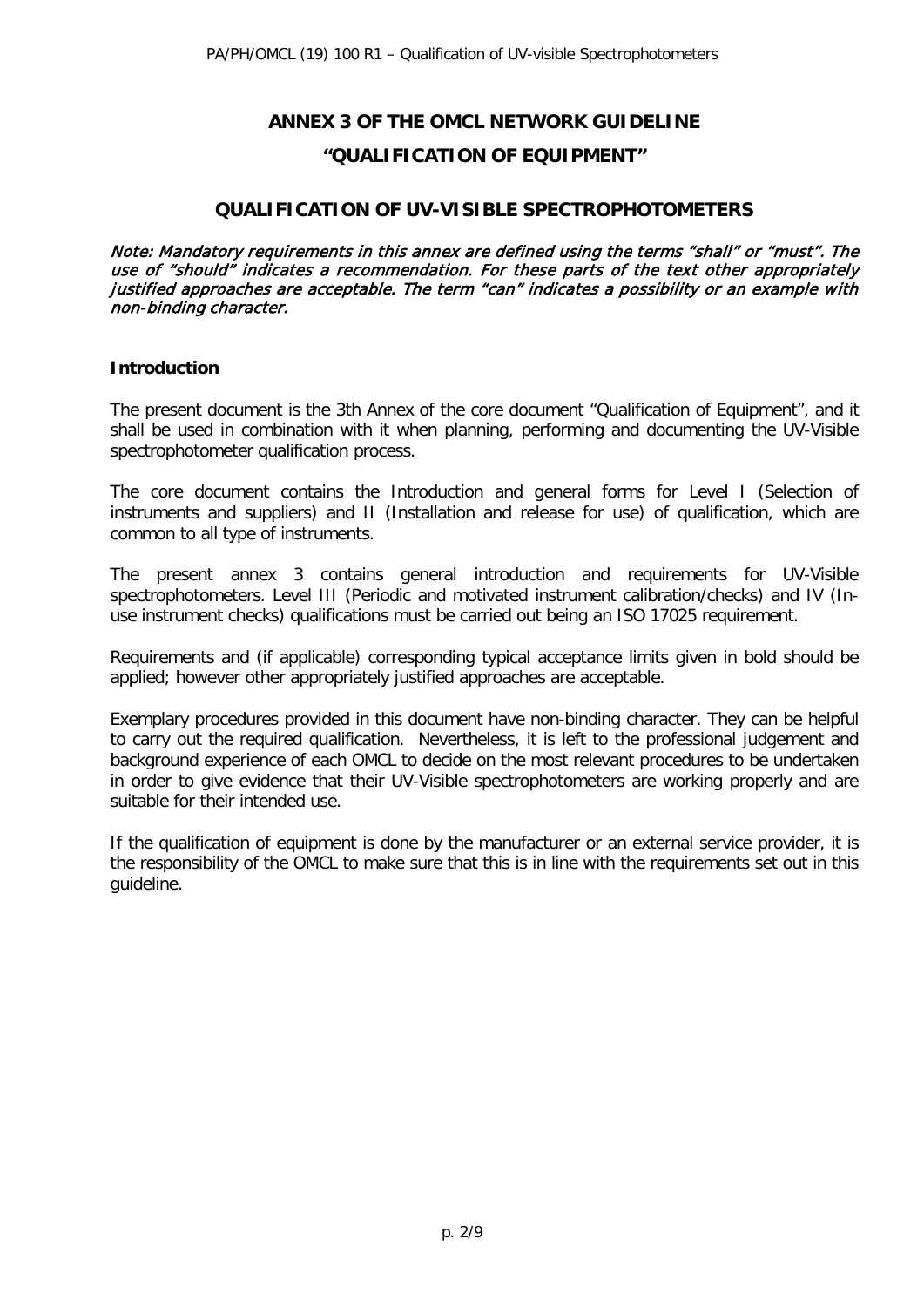# **Level III. Periodic and motivated instrument checks**

# **Recommendations for UV-visible spectrophotometers and related typical acceptance limits**

| Parameter to be checked             | Typical acceptance limits                                                                     |  |  |
|-------------------------------------|-----------------------------------------------------------------------------------------------|--|--|
| Spectral slit-width (if applicable) | $±$ 10 %                                                                                      |  |  |
| Wavelength accuracy*                | According Ph. Eur. 2.2.25.                                                                    |  |  |
| Wavelength precision                | See manufacturer's specifications                                                             |  |  |
| (for mechanically set wavelengths)  |                                                                                               |  |  |
| Absorbance accuracy*                | According Ph. Eur. 2.2.25.                                                                    |  |  |
| Photometric linearity*              | According Ph. Eur. 2.2.25.                                                                    |  |  |
| Limit of stray light*               | According Ph. Eur. 2.2.25.                                                                    |  |  |
| Baseline noise                      | $\pm$ 0.002 Absorbance units (500 nm)<br>or<br>$\pm$ 0.01 Absorbance units (200, 300, 400 nm) |  |  |
| Photometric drift                   | $\pm$ 0.001 Absorbance units/h (250 nm)<br>or<br>$\pm$ 0.002 Absorbance units/h (500 nm)      |  |  |

\* **following the instructions given in Ph. Eur. Chapter 2.2.25. "Control of equipment performance"**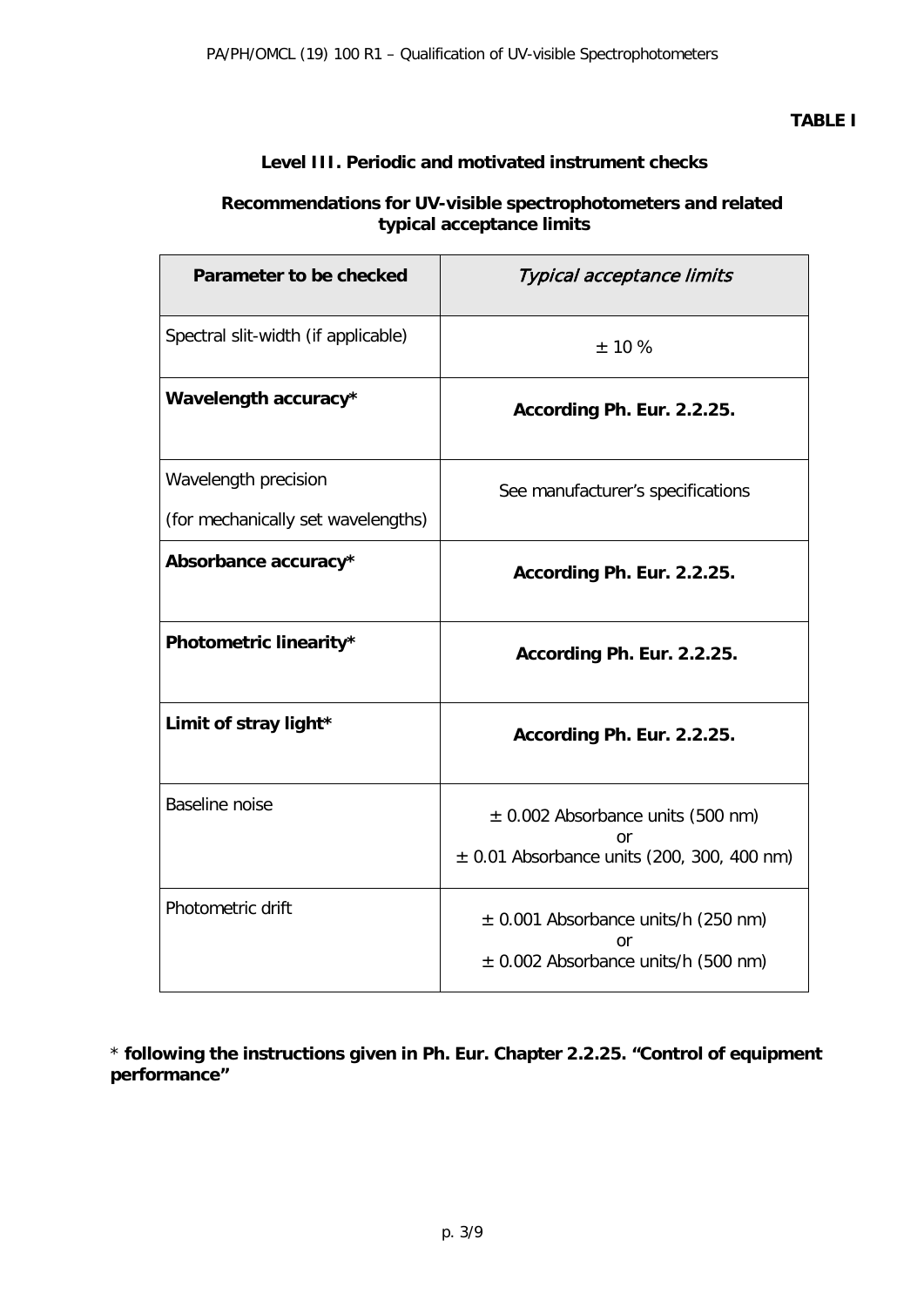# **TABLE II**

# **Level IV. In-use instrument checks**

# **Recommendations for UV-visible spectrophotometers and related typical acceptance limits**

| Parameter to be checked                                                                                                       | <b>Typical acceptance limits</b>                                                                        |  |  |
|-------------------------------------------------------------------------------------------------------------------------------|---------------------------------------------------------------------------------------------------------|--|--|
| System suitability check of the method<br>- e.g. Repeatability<br>- e.g. Resolution (if required<br>for qualitative analysis) | According to Ph. Eur. Chapter 2.2.25 or<br>Monographs<br>or MAH dossier or<br>validated in-house method |  |  |
| Control of cuvettes*                                                                                                          | According Ph. Eur. 2.2.25.                                                                              |  |  |

\* **following the instructions given in Ph. Eur. Chapter 2.2.25. "Control of cuvettes"**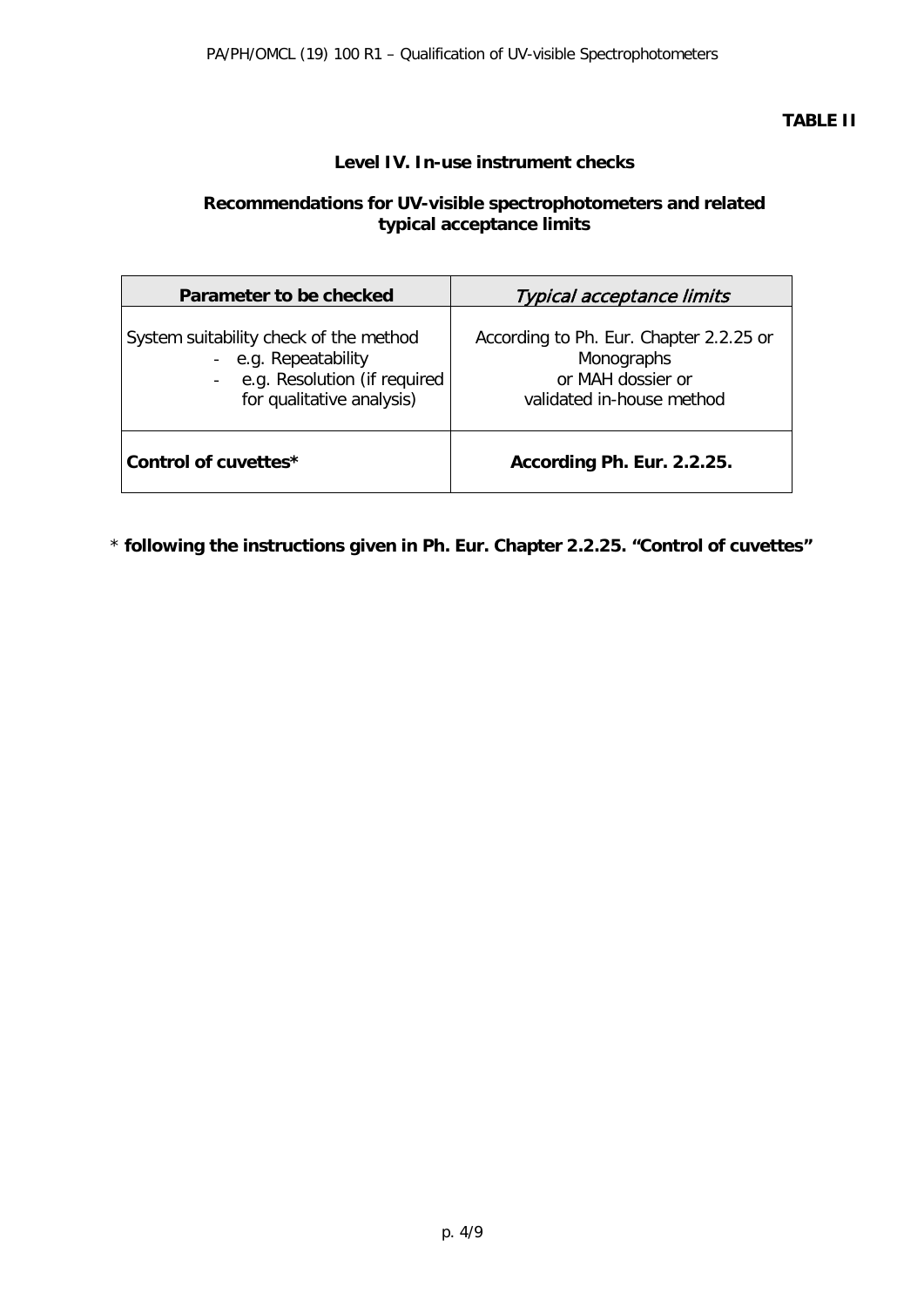#### **Level III. Periodic and motivated instrument checks**

This section contains practical examples of tests and their associated acceptance limits for several parameters related to the performance of a UV-Visible spectrophotometer. These examples can be considered by the OMCLs as possible approaches to perform the Level III of the equipment qualification process: "Periodic and motivated instrument checks".

#### GENERAL CONSIDERATIONS

- Measurements made by comparing samples against external standards should be made under conditions during which temperature is held constant. This is particularly relevant where the carrier solvent is organic and measurements may be distorted by expansion or evaporation of the solvent.
- It is recommended to perform the qualification within the spectral range corresponding to the region of analytical interest.
- Ensure that the spectrophotometer has stabilised, according to the manufacturer's recommendations, before starting the qualification tests.
- When references are made to the European Pharmacopoeia, e.g. reagents R, then the reagent quality shall comply with the Ph. Eur. specifications.
- When using commercial filters as alternative to the proposed tests, a set of filters covering the entire range of interest should be used. They should be calibrated with traceability to national/international standards, preferable through a national metrology laboratory or NIST.

#### SPECTRAL SLIT WIDTH (if applicable)

When using an instrument on which the slit-width is variable at the selected wavelength, the slitwidth must be small compared with the half-width of the absorption band but it must be as large as possible to obtain a high value of  $I_0$ . Therefore, a slit-width is chosen such that further reduction does not result in a change in absorbance reading.

#### Method and Limits:

- 1. Switch the system on and start the Scan module.
- 2. Select SETUP and set the following parameters:

X Mode = Nanometres Start wavelength  $= 660.0$  nm Stop wavelength  $= 650.0$  nm Y Mode =  $%T$ Scan rate  $= 10$  nm/min Gain =  $(100)$  see 4 below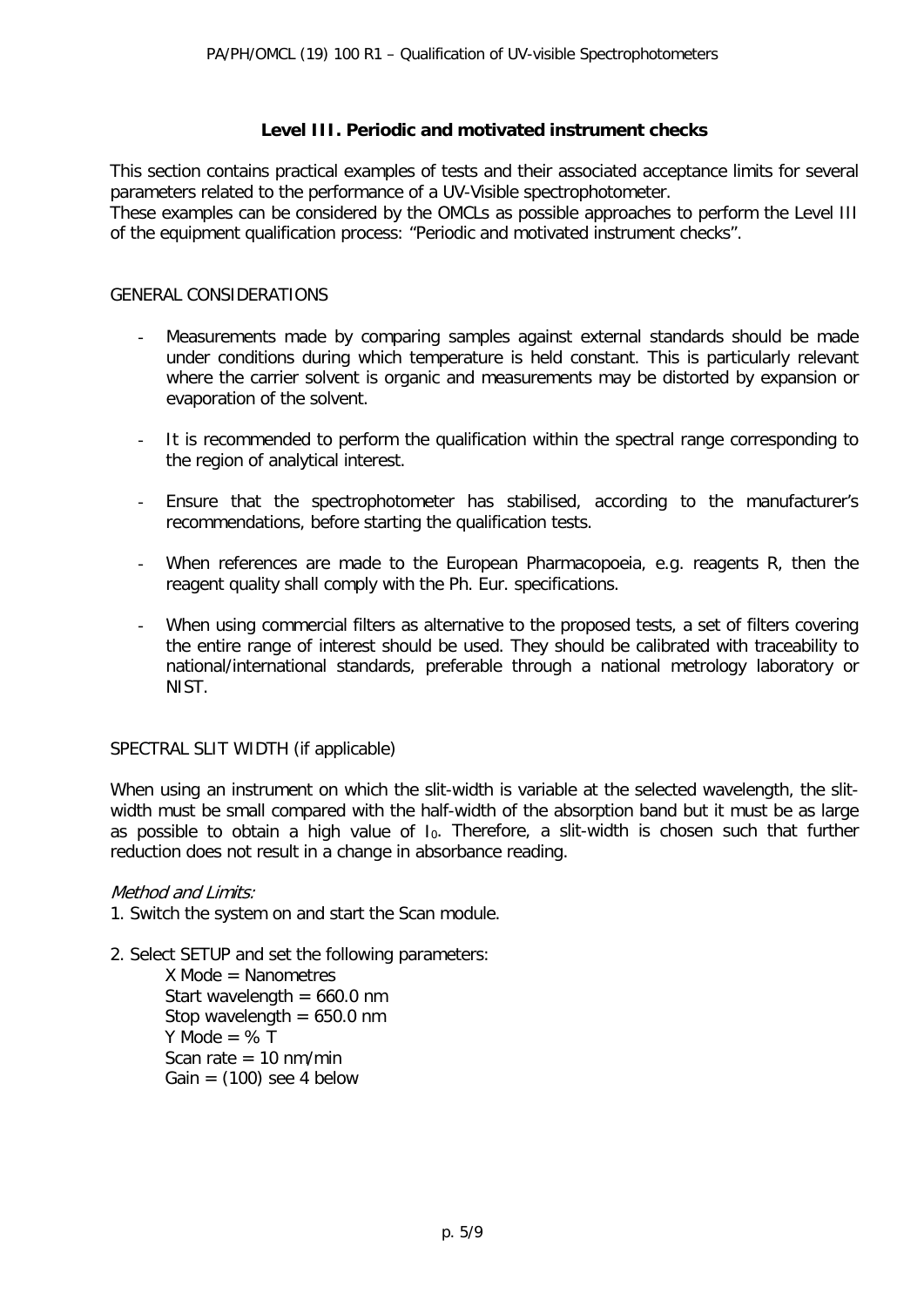3. Select Options tab and set the following parameters:

 $SWB = 4 nm$ Beam mode = Single front Lamps on  $=$  Deuterium Source change = 700.0 nm

4. Start a scan and examine the trace for a spectral peak around 656.1 nm. If no peak is seen or it is less than 50% T, increase the gain. If the signal exceeds 100% T, reduce the gain.

5. Measure the width of the peak (in nanometres) at half the height of the peak. This represents the spectral bandwidth and should be within  $\pm$  10% of that selected via the computer.

6. Check the calibration at a slit width of 0.2 nm. If the measured slits are too small then, for a selected width, the instrument will have more photometric noise than normal. If the slit width is unacceptable, then reset the slit calibration.



Effect of spectral slit width on absorbance fluctuation (performed with pure solvents).

| Slit width       | Slit width       | Slit width       | Slit width | <b>Difference</b> | <b>Theoretical</b> | Test status |  |
|------------------|------------------|------------------|------------|-------------------|--------------------|-------------|--|
| $5.0 \text{ nm}$ | $2.0 \text{ nm}$ | $1.0 \text{ nm}$ | $0.05$ nm  | in Abs.           | Values             |             |  |
|                  |                  |                  |            |                   |                    |             |  |
| Cyclohexane      |                  |                  |            |                   |                    |             |  |
| 0.016            | 0.015            | 0.015            | 0.015      | < 0.001           | < 0.010            | Passed      |  |
|                  |                  |                  |            |                   |                    |             |  |
| Ethanol          |                  |                  |            |                   |                    |             |  |
| 0.020            | 0.019            | 0.019            | 0.019      | < 0.001           | < 0.010            | Passed      |  |
|                  |                  |                  |            |                   |                    |             |  |
| Methanol         |                  |                  |            |                   |                    |             |  |
| 0.005            | 0.005            | 0.005            | 0.005      | 0.00              | < 0.010            | Passed      |  |
|                  |                  |                  |            |                   |                    |             |  |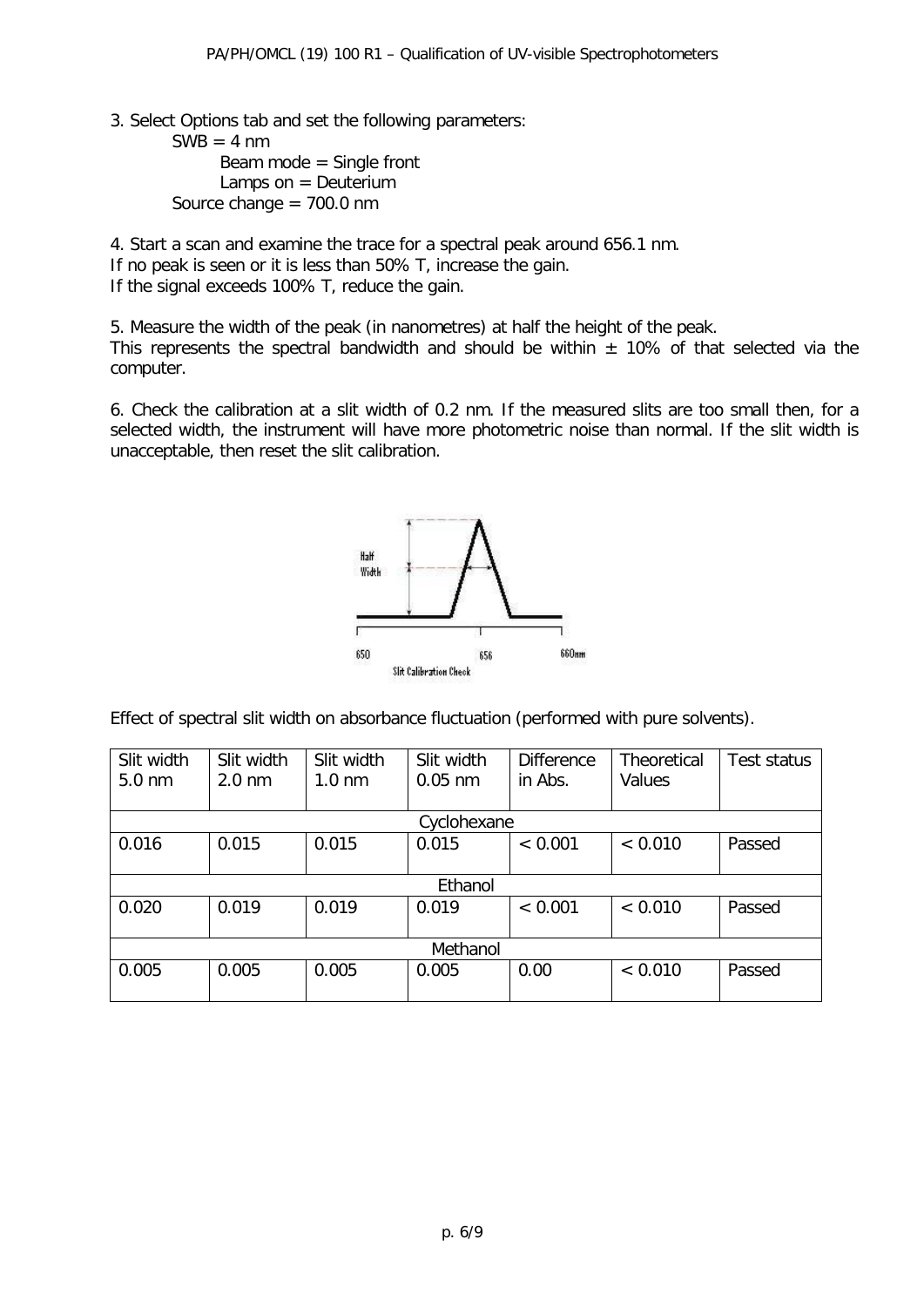#### WAVELENGTH PRECISION (for mechanically set wavelengths)

#### Materials:

For this test, the same materials of the previous test can be used:

Holmium perchlorate solution R prepared, for example, with a 40 g/L solution of holmium oxide R in a solution of perchloric acid R containing 141 g/L of HClO<sub>4</sub> (Ph. Eur. Chapter 4.1.1. "Reagents", ref. 1043101).

If available, the built-in mercury lamp of the instrument may be used for this test. Alternatively, suitable commercial certified filters may be used $^1$ .

#### Method:

Carry out 6 measurements of the absorbance maxima.

#### Limits:

Repeatability: the relative standard deviation of the absorbance maxima should satisfy the manufacturer's specifications.

The difference between the 6 individual absorbance maxima values should comply with the manufacturer's specifications (e.g. < 0.5 nm).

#### BASELINE NOISE

For this test, 2 alternative methods are proposed.

#### TEST 1

#### Method:

Make 61 absorbance measurements with an integration time of 1 second at a wavelength of 500 nm, with no sample in the sample chamber, and calculate the mean.

#### Limits:

Mean  $+$  0.002 Absorbance units

#### TEST 2

#### Method:

Record the absorbance for 60 seconds at 200, 300 and 400 nm with a highly pure, synthetic Quartz block<sup>[1](#page-6-0)</sup>. The measurement is made against air.

Note: If commercial filters are used, the wavelengths and the exact absorption values with the corresponding tolerance limits will depend on the type of filters.

#### Example of limits:

| Filter                        | Wavelength<br>(nm) | Maximum tolerance |
|-------------------------------|--------------------|-------------------|
| Quartz block<br>(against air) | 200                | $0.049 \pm 0.01$  |
|                               | 300                | $0.033 \pm 0.01$  |
|                               |                    | $0.031 \pm 0.01$  |

<span id="page-6-0"></span> $<sup>1</sup>$  e.g. Hellma filter 667-UV 0.</sup>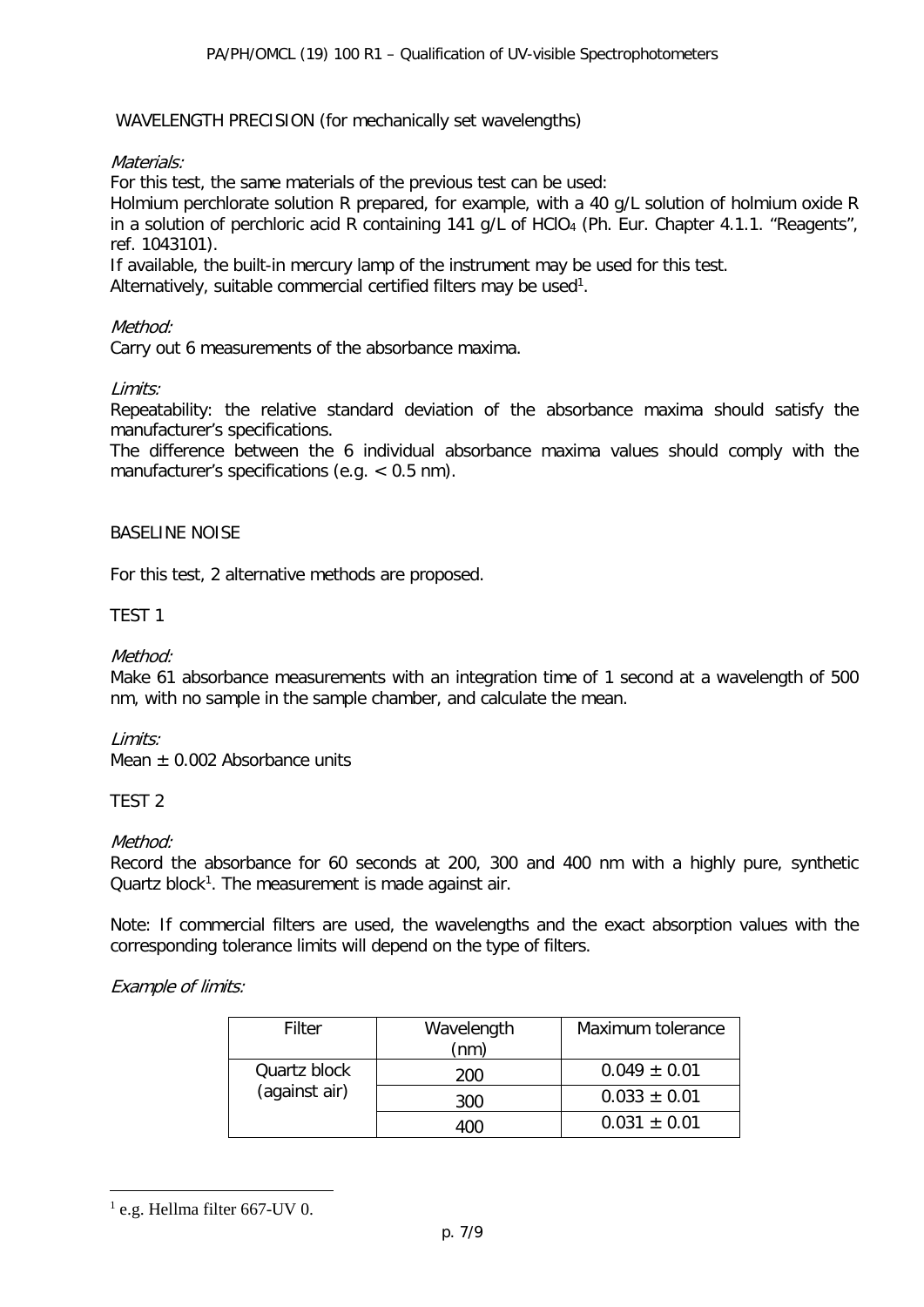#### PHOTOMETRIC DRIFT

Photometric drift should be checked at both the visible and UV region, at appropriate wavelengths. The limits are in accordance with the user's requirements (as defined in Level I) and with manufacturer's specifications.

For this test, 2 alternative examples are proposed.

#### TEST 1

# Method:

As routine test, the drift is measured at 250 nm over a period of 2 hours by using the Time Scan mode of the instrument, with no sample in the sample chamber.

 $Limits: + 0.001$  Absorbance units/h

Note: In certain cases, for example when several samples are measured over a long period of time (or when using auto sampler), the drift can also be determined at the wavelength reported in the analytical method, under the same operational conditions, before testing samples.

TEST 2

# Method:

Record the baseline for 60 minutes at 500 nm and compare the absorbance with the initial value.

*Limits:*  $\pm$  0.002 Absorbance units/h